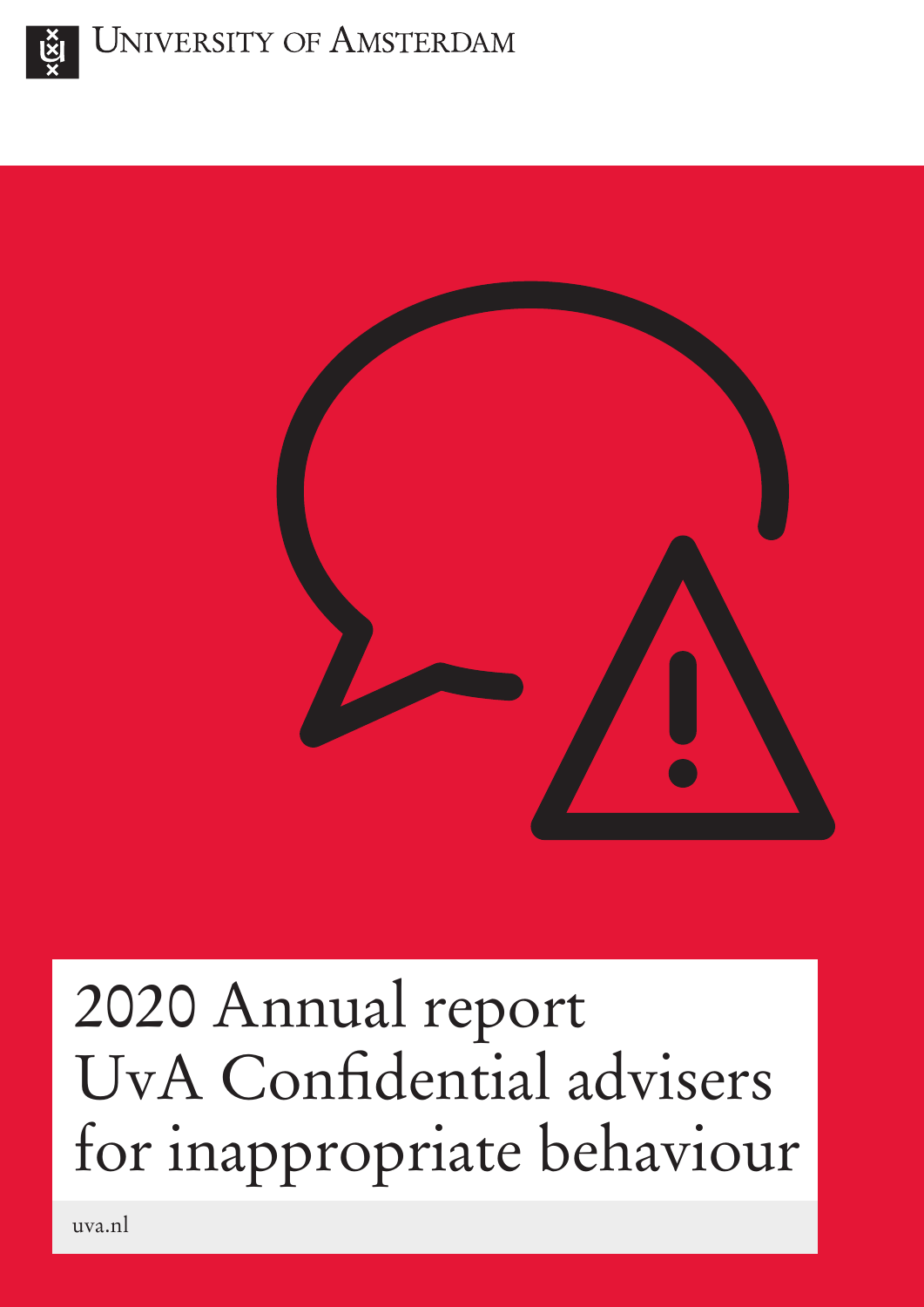## 2020 Annual report UvA Confidential advisers for inappropriate behaviour

University of Amsterdam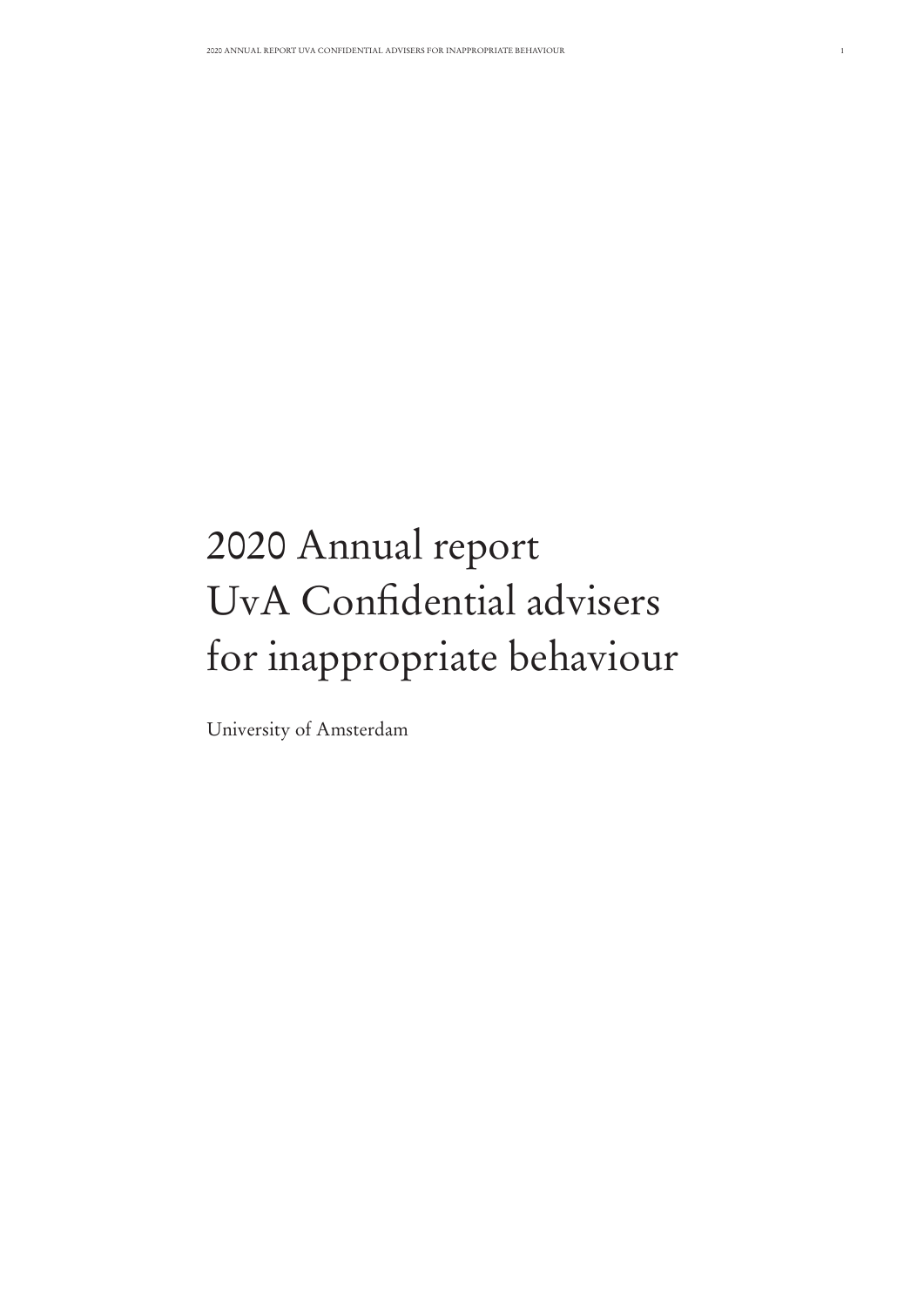### Content

| Introduction                                                                      |    |  |  |  |
|-----------------------------------------------------------------------------------|----|--|--|--|
| 1. Confidential advisers for inappropriate behaviour                              |    |  |  |  |
| 2. Reports of inappropriate behaviour by students and staff in 2020               |    |  |  |  |
| 3. Reflection on the reports of inappropriate behaviour submitted in 2020         |    |  |  |  |
| 4. Relevant developments in the field of social safety at the UvA                 |    |  |  |  |
| 5. Recommendations for strengthening the UvA's policy on social safety            |    |  |  |  |
| Appendix 1 Definitions relating to inappropriate behaviour                        | 10 |  |  |  |
| Appendix 2 Employee Monitors 2017-2021 and student social safety survey 2019-2020 |    |  |  |  |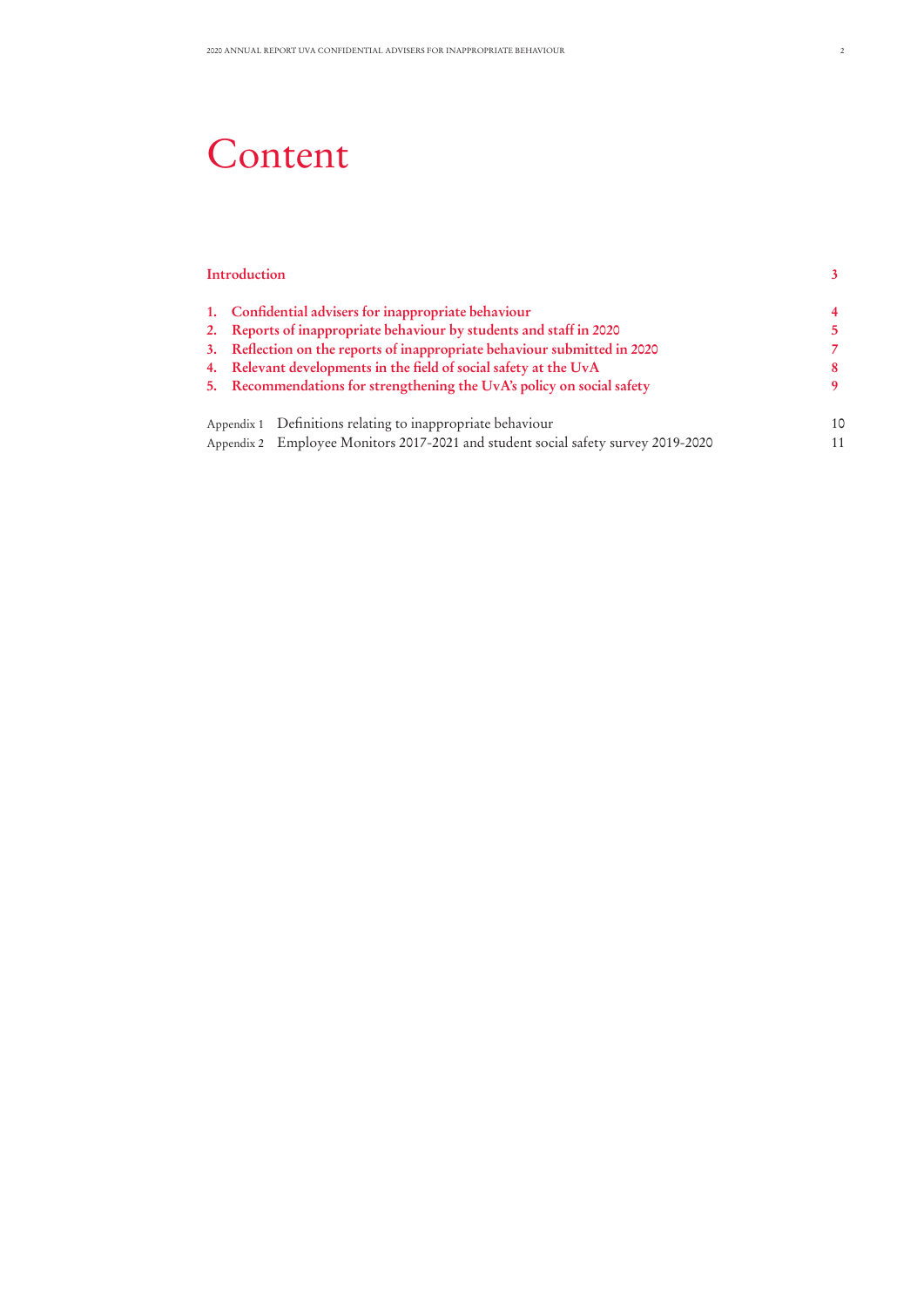### Introduction

Any inappropriate behaviour (sexual harassment, aggression, violence, bullying, discrimination) towards students or staff at UvA will adversely impact the safety of their study or work environment. This may have serious consequences.

Students and staff who experience inappropriate behaviour can contact one of the UvA's confidential advisers for inappropriate behaviour for support and for help in seeking a solution to the problem. This annual report sets out how many times the confidential advisers provided support to students and staff in 2020 and the types of inappropriate behaviour involved. It also looks briefly at the role, position and training of the confidential advisers.

The annual report describes the nature and number of reports of inappropriate behaviour by organisational unit and has the following functions:

| it specifies the number and nature of reports of inappropriate behaviour;       |
|---------------------------------------------------------------------------------|
| the number of reports may be an indication that (parts of or the implementation |
| of) existing policy on inappropriate behaviour needs to be modified;            |
| it enables the confidential advisers to justify the use of time and resources.  |
|                                                                                 |

The report does not analyse the background to the reports of inappropriate behaviour made to the confidential advisers. This information is confidential and must not be divulged by the confidential advisers. The aim of this report is not to document instances of inappropriate behaviour. The number of reports should primarily be seen as an indication that people know how to access a confidential adviser. However, the report may provide further insights into the state of play with regard to social safety at the UvA. For further information, reference should be made to the employee monitor or the student social safety survey, for example.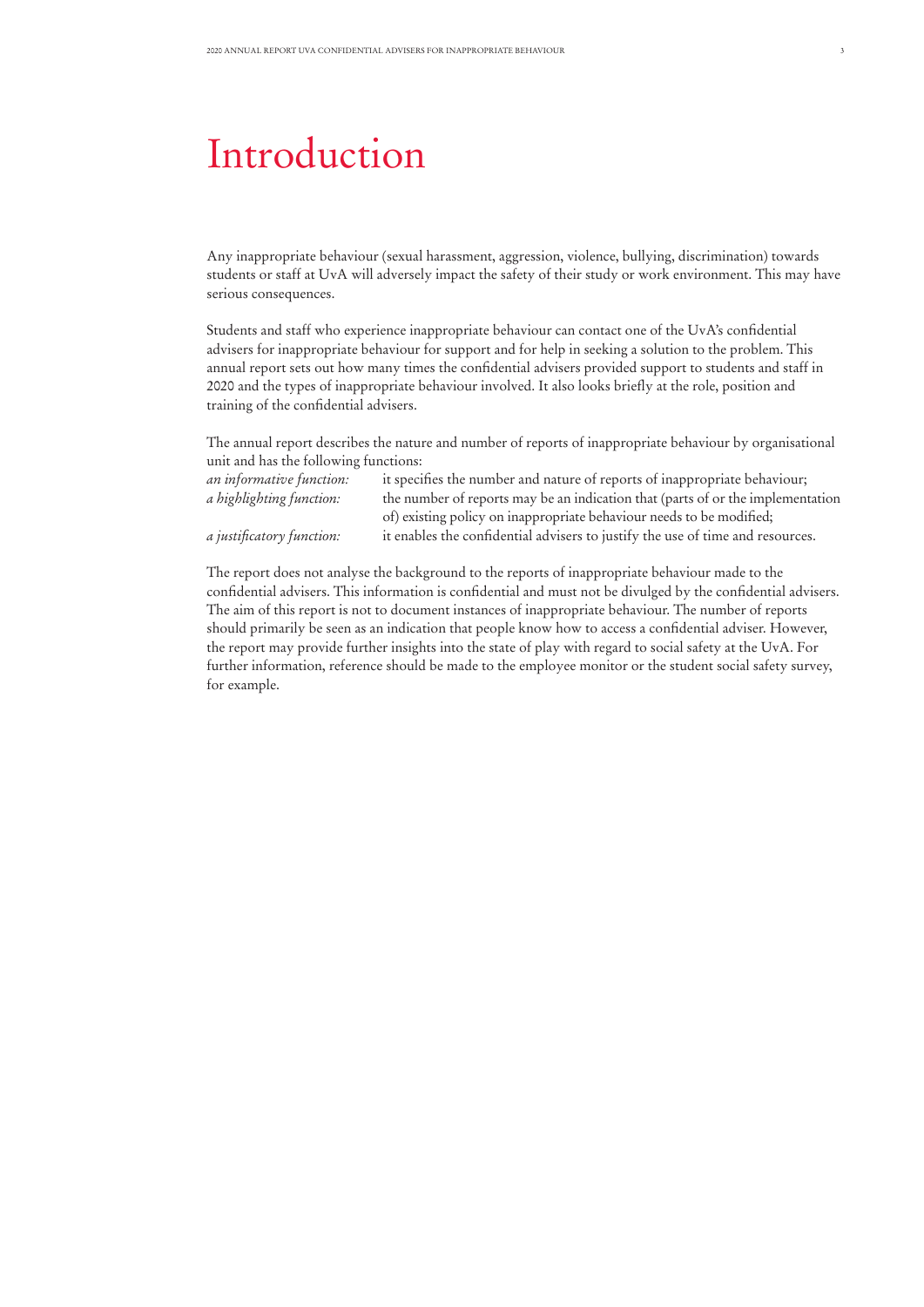### 1. Confidential advisers for inappropriate behaviour

Confidential advisers for inappropriate behaviour are there to support students and staff who experience inappropriate behaviour. Staff members not employed by the UvA can also consult a confidential adviser. Confidential advisers provide support and can help find a way to stop or de-escalate the inappropriate behaviour concerned. Confidential advisers guarantee confidentiality and will never take action without the consent of the person reporting the issue. The confidential advisers document reports of inappropriate behaviour in such a way that they cannot be traced back to the person who reports them. If necessary, confidential advisers refer people on to professional sources of support within the UvA or externally. Confidential advisers can also help students and staff submit a complaint to the complaints committee.

#### **Positioning / appointment / facilitation**

Every faculty and shared service unit of the UvA has at least one confidential adviser for inappropriate behaviour, appointed by the Dean or the Secretary General of the University. Confidential advisers are appointed for a period of 3 years and can be re-appointed without limitation. Confidential advisers are formally facilitated by the Secretary General/Dean so they can fulfil the role of confidential adviser effectively within their existing function.

#### **Freedom of choice**

The confidential advisers don't just provide support to students and staff from their own units: any student or staff member, wherever they study or work, can consult one of the confidential advisers. Consequently, students and staff have a choice as to who they contact and can choose to consult someone who is either close to their own unit or indeed slightly more distant from their own unit, for example.

#### **Number / recruitment / diversity**

In 2021 the UvA has 20 employees who fulfil the role of confidential adviser for inappropriate behaviour. Some of them act as confidential advisers for students only, some for staff only and others for both students and staff. Vacancies for the role of confidential adviser are filled through a process of open recruitment on the UvA's job vacancy page and through newsletters or an email to staff. Table 1 gives an overview of the changes in the number of confidential advisers in 2020.

#### *Table 1 Changes in and makeup of confidential advisers in 2020*

| Confidential advisers | Total | Academic staff | Support and management staff |
|-----------------------|-------|----------------|------------------------------|
| In 2021               |       |                | $\overline{14}$              |
| Started in 2020       |       |                |                              |
| Stopped in 2020       |       |                |                              |

When appointing confidential advisers, as much attention as possible is paid to the makeup of the group: the aim is to put together a diverse group of confidential advisers across the whole of the UvA (e.g. in terms of role, gender and background). The independent position of the confidential adviser is crucial for the performance of the tasks involved. Consequently, the role of confidential adviser must not conflict with any other role or function of the staff member concerned. Of the existing confidential advisers, 6 have an academic role and 14 have a support role.

#### **Professional training**

The confidential advisers have all been trained by an accredited training institution for confidential advisers. In addition, the confidential advisers coordinator organises professionally led peer review meetings and a training meeting on an annual basis. In 2020, however, these meetings did not take place due to COVID-19 restrictions. Online peer review meetings took place in February 2021. During evaluations, participants expressed their satisfaction with these sessions.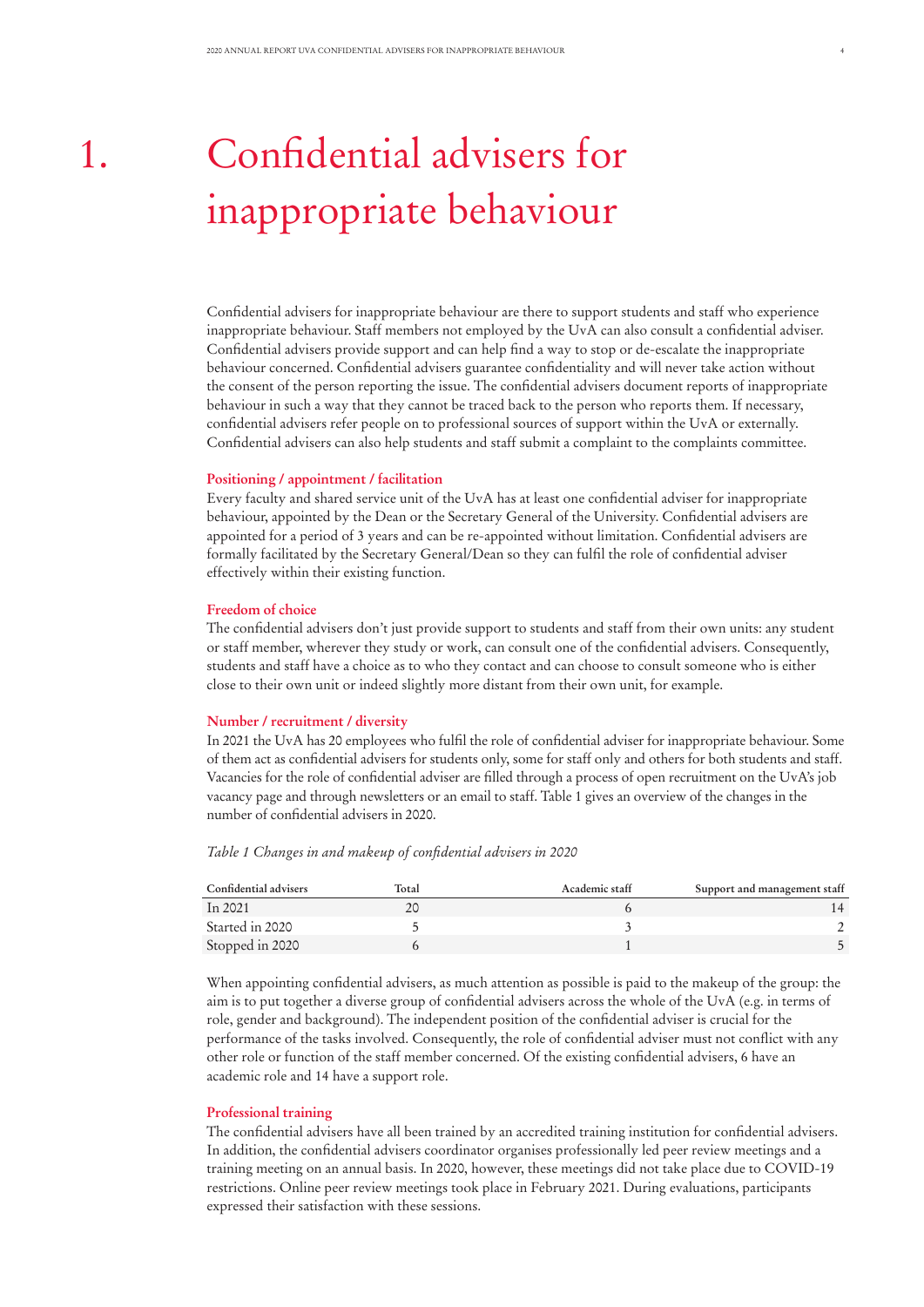### 2. Reports of inappropriate behaviour by students and staff in 2020

Tables 2 and 3 provide an overview of the number of reports of inappropriate behaviour made to a confidential adviser by students and staff.<sup>1</sup> It is not possible to draw hard and fast conclusions from the making of these reports regarding the extent to which the environment within the UvA is socially safe or otherwise. Students and staff are not obliged to consult a confidential adviser if they experience inappropriate behaviour. The employee monitor and the student social safety survey (see Appendix 2) give a better indication of the incidence of inappropriate behaviour at the UvA.

The number of reports is documented on the basis of the unit from which the reporter of the inappropriate behaviour originates, even if the reporter chooses to consult a confidential adviser outside of their own unit. The reports are further subdivided by the nature of the inappropriate behaviour.<sup>2</sup>

#### *Table 2 Number and nature of reports by students*

| Faculty            |                | Sexual harassment | Aggression/violence Discrimination |                | Bullying       | Stalking | Other          |
|--------------------|----------------|-------------------|------------------------------------|----------------|----------------|----------|----------------|
|                    | Verbal         | Physical          | Verbal                             | Physical       |                |          |                |
| <b>ACTA</b>        |                |                   |                                    | 1              |                |          |                |
| Amsterdam Law      | $\overline{2}$ |                   |                                    | 2              | $\overline{4}$ |          | 2              |
| School             |                |                   |                                    |                |                |          |                |
| PPLE               | $\overline{2}$ |                   |                                    |                |                |          | $\overline{2}$ |
| Faculty of         | $\overline{2}$ | 1                 |                                    | 6              | $\overline{2}$ |          | 6              |
| Economics and      |                |                   |                                    |                |                |          |                |
| <b>Business</b>    |                |                   |                                    |                |                |          |                |
| Faculty of         | $\overline{2}$ | 1                 | 2                                  | $\overline{2}$ | $\overline{2}$ |          | $\overline{4}$ |
| Humanities         |                |                   |                                    |                |                |          |                |
| Faculty of Social  | $\mathbf{1}$   | 1                 | 1                                  | $\overline{2}$ | 1              |          | $\overline{4}$ |
| and Behavioural    |                |                   |                                    |                |                |          |                |
| Sciences           |                |                   |                                    |                |                |          |                |
| Faculty of Science |                | 1                 | 6                                  |                |                |          | 2              |
| Total              | 9              | 4                 | 9                                  | 13             | 9              |          | 20             |

In 2020, 44 out of a total of more than 34,000 students reported inappropriate behaviour to a confidential adviser. The number of reports of inappropriate behaviour by students fell by 8 compared with 2019 (52 reports).

#### **Referrals**

In the case of 7 reports of inappropriate behaviour, the reporter was referred on by a confidential adviser to a professional source of support such as a doctor or a (student) psychologist. None of the reports resulted in the submission of a formal complaint to the complaints committee.

<sup>&</sup>lt;sup>1</sup> This is the total number of reports for distinct cases of inappropriate behaviour. It may be that one person reports several distinct cases or that several members of staff submit a single report together.

 $2$  Although sometimes the same report involves several types of inappropriate behaviour, generally speaking reports involve one main type of inappropriate behaviour. In this annual report, the reports are based on this main type of behaviour only.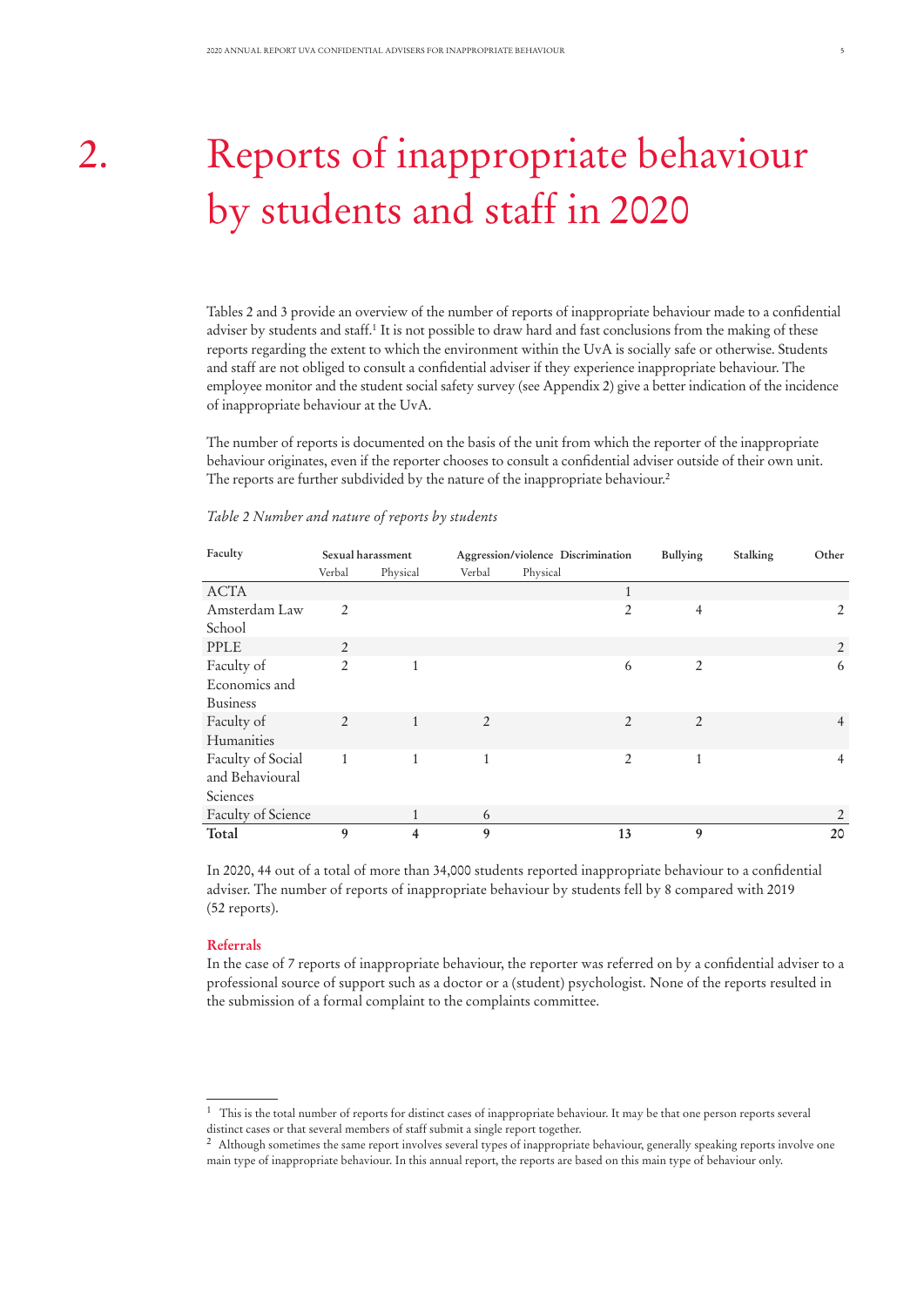#### **Relationship between reporter and 'perpetrator'**

When documenting the number of reports by students, the relationship between the reporter and the 'perpetrator' of the inappropriate behaviour was also taken into account. In the case of 13 reports, the inappropriate behaviour was between students themselves and in the case of 31 reports it was between a student and a member of staff.

#### **Other reports**

The 'other' category comprises reports which did not involve inappropriate behaviour and/or where the nature of the behaviour was different to the above-mentioned categories. In the case of the 20 reports in this category, the reporter was generally referred on to another body within the UvA (e.g. study adviser, student counsellor or the examinations board) and/or the behaviour was different to the above-mentioned categories.

| Unit                   | Sexual harassment |                | Aggression/violence Discrimination |                | <b>Bullying</b> | Stalking       | Other          |
|------------------------|-------------------|----------------|------------------------------------|----------------|-----------------|----------------|----------------|
|                        | Verbal            | Physical       | Verbal                             | Physical       |                 |                |                |
| <b>ACTA</b>            | 1                 |                | 8                                  |                | 3               | $\overline{2}$ |                |
| Amsterdam Law          |                   |                |                                    |                | $\overline{2}$  |                | 14             |
| School                 |                   |                |                                    |                |                 |                |                |
| PPLE                   |                   |                |                                    |                |                 | $\mathbf{1}$   |                |
| Faculty of             |                   |                |                                    | 3              | $\overline{4}$  |                | $\mathbf{1}$   |
| Economics and          |                   |                |                                    |                |                 |                |                |
| <b>Business</b>        |                   |                |                                    |                |                 |                |                |
| Faculty of             | 1                 | $\mathbf{1}$   | $\mathfrak{Z}$                     | $\overline{4}$ | 6               |                | 5              |
| Humanities             |                   |                |                                    |                |                 |                |                |
| Faculty of Social      |                   |                | $\mathfrak{Z}$                     | 3              | $\overline{4}$  | 1              | $\overline{4}$ |
| and Behavioural        |                   |                |                                    |                |                 |                |                |
| Sciences               |                   |                |                                    |                |                 |                |                |
| Faculty of Science     |                   |                | 5                                  |                |                 | $\sqrt{2}$     | $\mathfrak{Z}$ |
| $\mathbf{A}\mathbf{C}$ |                   |                |                                    |                | $\mathbf{1}$    |                | 1              |
| <b>FS</b>              |                   |                |                                    |                |                 |                |                |
| <b>ICTS</b>            |                   |                |                                    |                |                 |                |                |
| University             |                   |                | $\mathbf{1}$                       |                | $\overline{2}$  |                | $\mathfrak{Z}$ |
| Library                |                   |                |                                    |                |                 |                |                |
| Other Units            | $\mathbf{1}$      | $\mathbf{1}$   | $\overline{2}$                     | $\mathbf{1}$   | 3               |                |                |
| and Executive          |                   |                |                                    |                |                 |                |                |
| staff                  |                   |                |                                    |                |                 |                |                |
| Total                  | 3                 | $\overline{2}$ | 22                                 | 11             | 25              | 6              | 31             |

*Table 3 Nature of the reports by staff* 

In 2020, 69 out of a total of more than 6,700 staff reported inappropriate behaviour to one of the UvA's confidential advisers. The number of reports of inappropriate behaviour by staff fell by 15 compared with 2019 (84 reports).

#### **Referrals**

In the case of 3 reports of inappropriate behaviour, the reporter was referred on by a confidential adviser to a professional source of support such as a doctor, psychologist or staff welfare service. None of the reports resulted in the submission of a formal complaint to the complaints committee.

#### **Other reports**

The 'other' category includes reports which did not involve inappropriate behaviour and/or where the nature of the behaviour was different to the above-mentioned categories. In the case of the 31 reports in this category, the reporter was referred on to another body within the UvA (e.g. confidential adviser for individual legal status, P&O or manager) and/or the behaviour was different to the above-mentioned categories.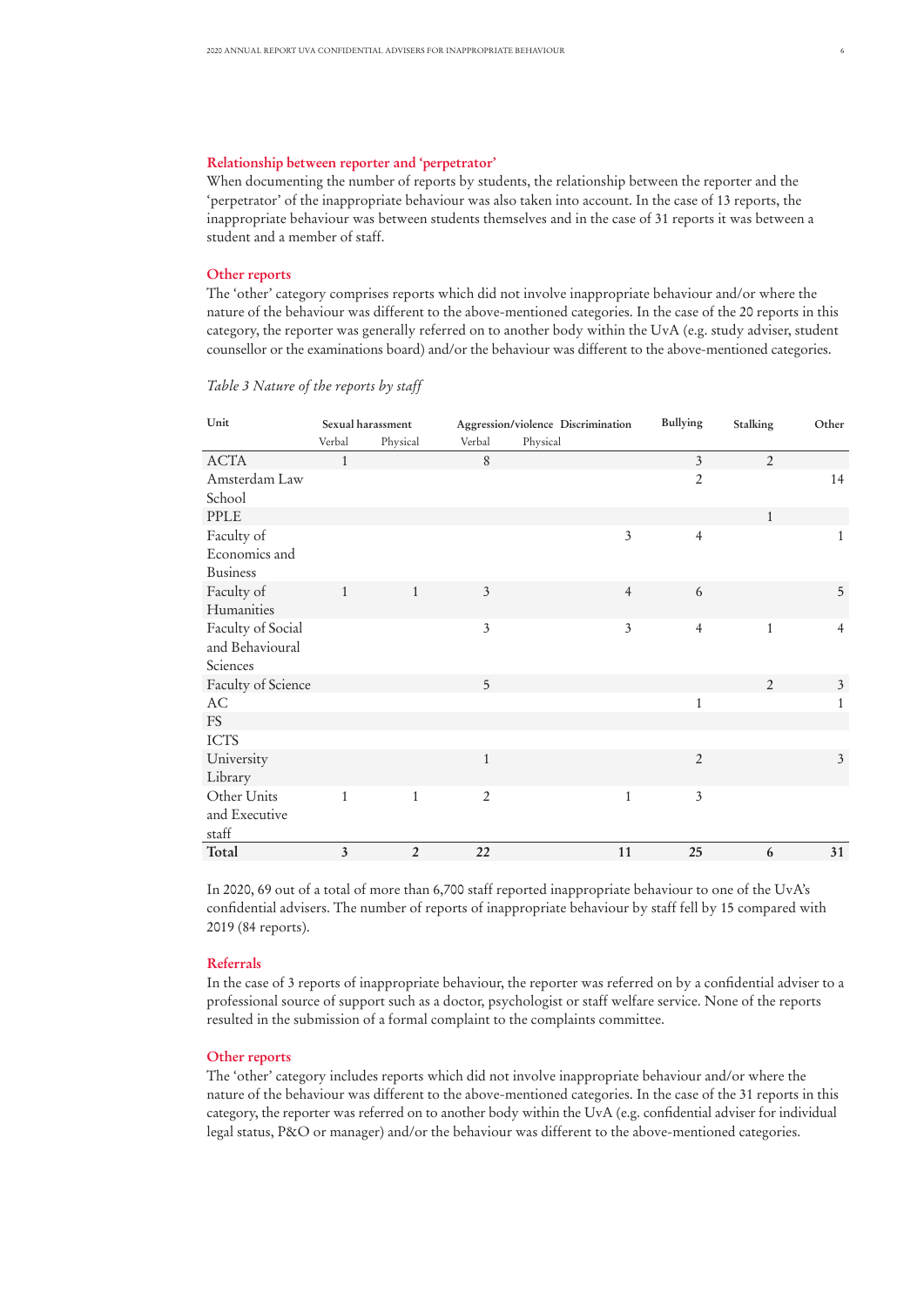### 3. Reflection on the reports of inappropriate behaviour submitted in 2020

#### **Reports by students and staff**

In 2020, the confidential advisers received a total of 113 reports of inappropriate behaviour from students and staff – 23 fewer than in 2019 (Table 4).

*Table 4 Reports of inappropriate behaviour submitted to confidential advisers 2017-2020*

|          | 2017   | 2018                                 | 2019 | 2020 |
|----------|--------|--------------------------------------|------|------|
| Students | $\cup$ | $\overline{\phantom{a}}$<br><u>_</u> | ◡    | 44   |
| Staff    |        | 49                                   |      | 69   |
| Total    | 74     | / 6                                  | 156  | 113  |

The decrease in 2020 in the number of times staff members and students consulted a confidential adviser is probably attributable to the fact that in 2020 the majority of the UvA's students and staff primarily studied or worked from home due to COVID-19 restrictions. The same trend can be seen in the 2021 employee monitor, which shows that 83% of respondents said that they had not experienced any inappropriate behaviour. This percentage was 78% in both 2017 and 2018. The increase in home-working and home study also resulted in an increase in inappropriate behaviour online.

#### **Reports in relation to the employee monitor and the student social safety survey**

Given the percentage of staff and students who said in the employee monitor and the student social safety survey that they had experienced inappropriate behaviour, you may wonder why the number of reports of inappropriate behaviour to the confidential advisers is not higher. This can be explained in part by the fact that both the employee monitor and the student survey include gossiping, theft and vandalism as socially unacceptable behaviour. These types of behaviour do not usually prompt people to approach a confidential adviser unless they take place in the context of inappropriate behaviour (e.g. bullying). Also, in 2020 there were more options for reporting inappropriate behaviour, e.g. the ombudsman and the external hotline for social safety. In addition, some staff and students who experience inappropriate behaviour will seek support from family, friends and colleagues and will not feel the need to talk to a confidential adviser.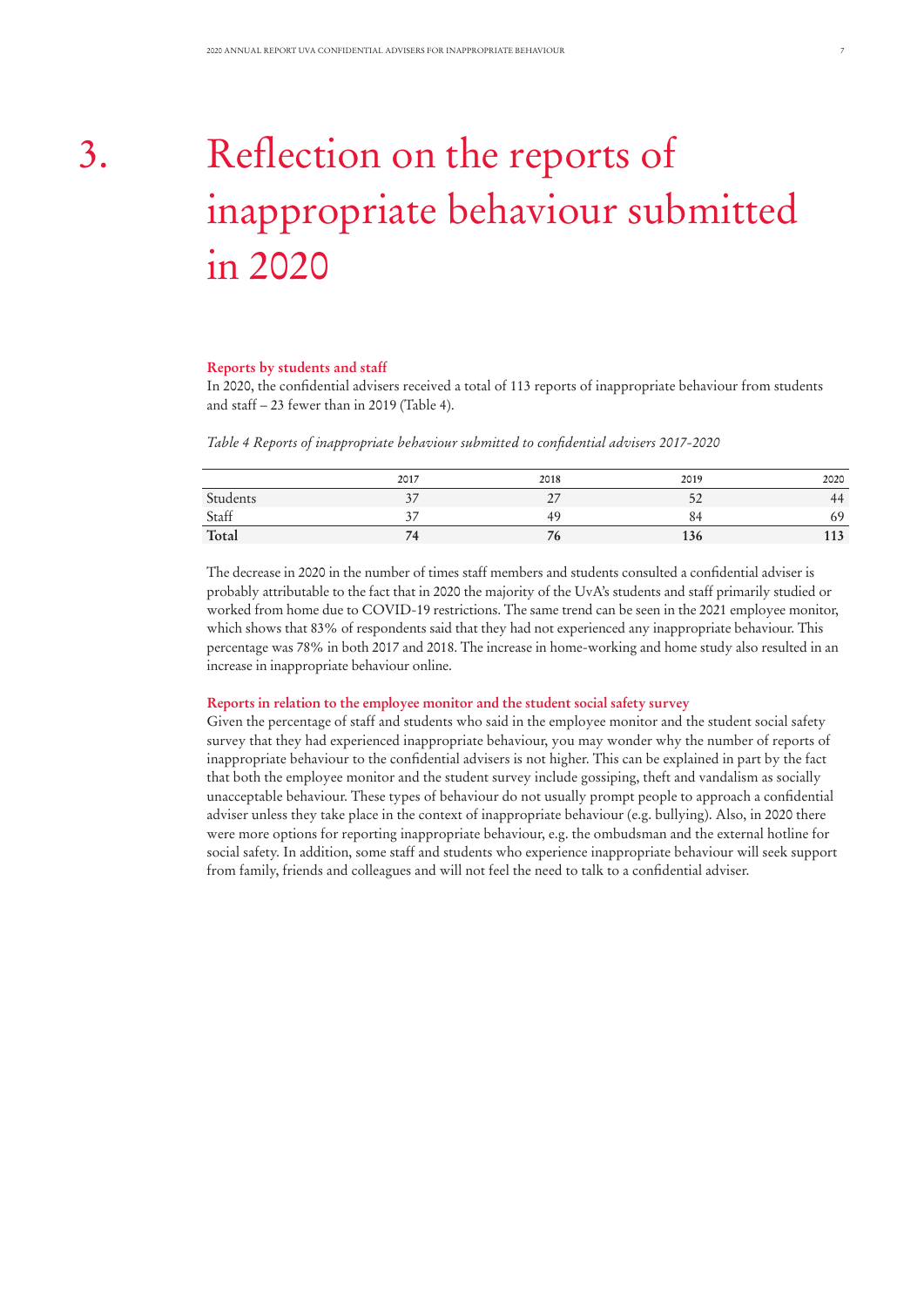### 4. Relevant developments in the field of social safety at the UvA

Creating a safe, healthy and pleasant study and work environment is no easy task and requires an ongoing investment in time and focus. It calls for an integrated package of measures, communication and good examples, which support and reinforce each other. A brief overview of the key developments in the field of social safety in 2020 is set out below.

- In October 2019 the UvA appointed an interim ombudsman in preparation for permanent recruitment to the role. The ombudsman has the authority to conduct an investigation into, mediate in and advise on structural issues and malpractices within the university. As an independent and impartial party, the ombudsman handles reports of inappropriate behaviour and tip-offs from students and staff. Due to COVID-19 restrictions, the Executive Board has extended the appointment of the interim ombudsman. The new ombudsman is due to be appointed in 2021;
- The UvA Code of Conduct for staff and students was amended in 2020. The Code of Conduct serves as a guide for appropriate and socially safe behaviour at the UvA;
- In response to cases within a faculty, the Executive Board asked an external commission to investigate the operation of the system of reports and complaints relating to social safety at the UvA. This commission issued an advisory report in November 2020;
- The social safety taskforce presented its final report to the academic community in February 2021 with recommendations for further improvements in policy, culture and communication and an integrated approach to the theme of social safety for staff and students;
- The UvA has appointed a temporary social safety manager to coordinate the various initiatives in the field of social safety;
- The UvA has contracted the Centre for Public Sector Labour Relations (CAOP) to set up and operate an independent social safety hotline. Current and former UvA staff and students can call this hotline to report inappropriate behaviour. Reports are handled confidentially, and the person making the report decides what information is or is not passed on to the UvA;
- The confidential adviser regulations were amended in 2020 and will be submitted to the central representative advisory bodies for approval in 2021, together with the revised regulations for the handling of complaints by staff and students of the UvA and the new regulations on the ombudsman;
- An e-learning course on social safety and a campaign to raise awareness of social safety are currently being developed.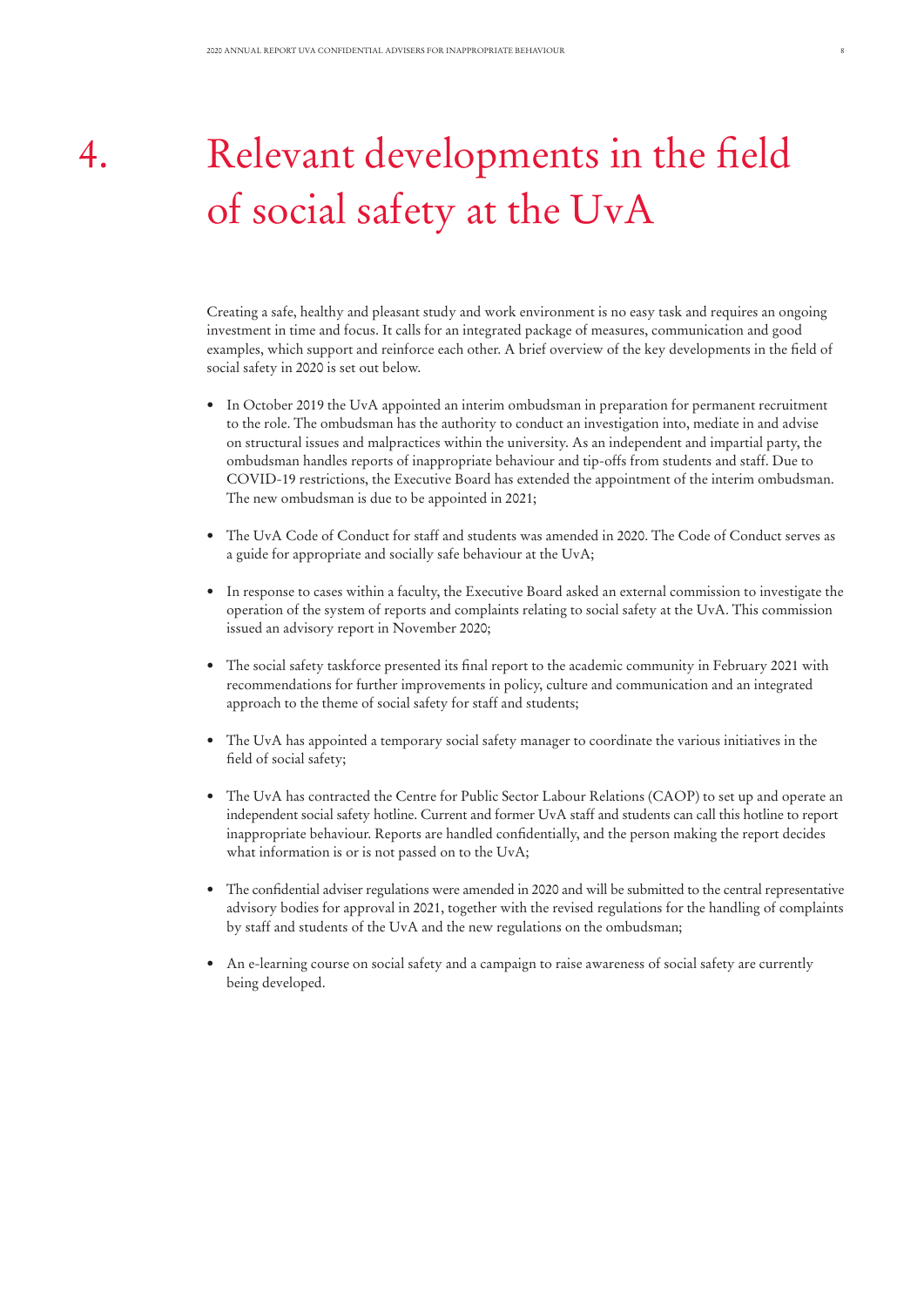## 5. Recommendations for strengthening the UvA's policy on social safety

Based on the reports submitted to confidential advisers for inappropriate behaviour, the confidential advisers also make a number of recommendations relating to the prevention and/or de-escalation of inappropriate behaviour:

- The UvA is an international university and is home to students and staff from a wide variety of cultural and social backgrounds. It is crucial that the UvA continues to pay attention to the intercultural skills of students and staff. This primarily applies to teaching staff because they deal directly with diverse groups of students;
- Managers play a key role in creating a safe, pleasant and healthy study and work environment. It is important therefore that managers are well equipped and facilitated to perform this role effectively;
- There is still a great deal of confusion over the role of the confidential advisers. Consequently, it is important to make it clear to students and staff what they can and cannot expect when consulting a confidential adviser;
- Every year, confidential advisers are consulted by students who want to tip the organisation off about inappropriate behaviour. Often they don't want to go as far as submitting a formal complaint and they don't need the support of a confidential adviser. The confidential advisers document these reports, but this task does not fit in well with their other duties. It is recommended therefore that a separate facility be set up for this purpose;
- It is not always clear to students who they can contact within their department if they experience inappropriate behaviour from a fellow student. It is recommended that each faculty/department makes it clear to students who they can turn to if they experience these types of issues;
- The confidential advisers need an administrative and record-keeping system to support their activities. Clearly, this system must comply with all the security requirements in terms of the safeguarding of privacy.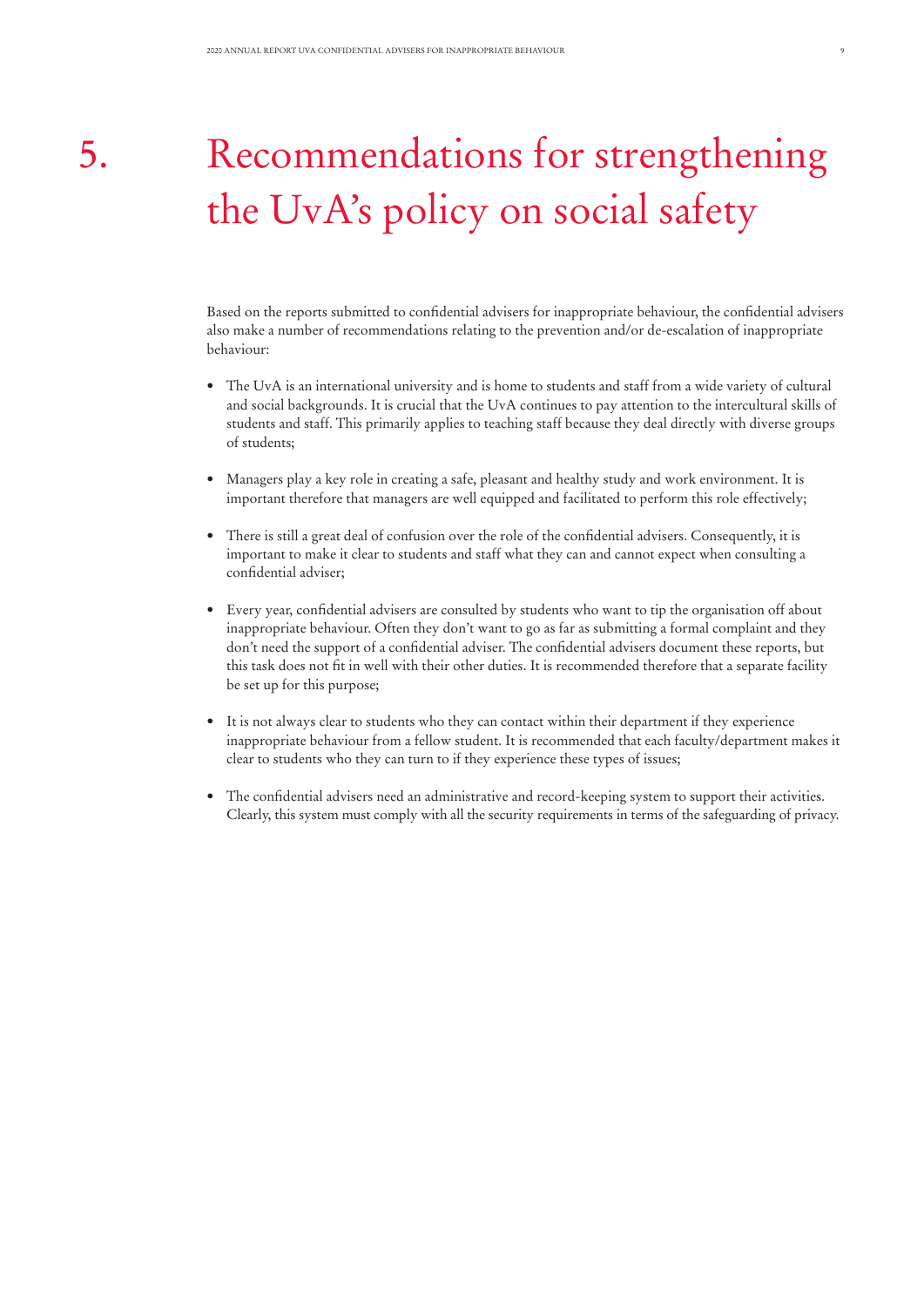### Appendix 1 Definitions relating to inappropriate behaviour

#### **Inappropriate behaviour**

- *• Sexual harassment*
	- Unwanted sexual advances, requests for sexual favours or other verbal, non-verbal or physical behaviour where one of the following always applies:
	- submission to such behaviour is explicitly or implicitly used as a condition of a person's employment;
	- a person's submission to or rejection of such behaviour is used as a basis for decisions which affect that person's studies or work; such behaviour aims to adversely affect a person's academic or professional performance and/or to create an intimidating, hostile or unpleasant study or work environment, or results in a person's academic or professional performance being adversely affected or in the creation of an intimidating, hostile or unpleasant study or work environment.
- *• Discrimination*

Making a distinction between individuals on the basis of religion, beliefs, political opinions, race, gender, nationality, sexual orientation, civil status, pregnancy or other characteristics where there is no justifiable reason for doing so.

*• Aggression and violence* 

Any incident in which a person is harassed, threatened or attacked either mentally or physically in circumstances which relate directly to the performance of work. Harassment is a form of implicit aggression which involves psychological pressure, sometimes in combination with the abuse of a formal or informal position.

*• Bullying* 

The systematic exercising of unwanted emotional or physical abuse, by one person or a group of people, generally on one other person who cannot (or is no longer able to) defend themselves (e.g. making jokes at someone's expense, excluding or insulting someone or damaging their property).

*• Stalking* 

The systematic, deliberate violation of a person's privacy, with a view to forcing that person to do/not to do or to tolerate something or to instil fear into them.

From: UvA Regulations on Confidential Advisers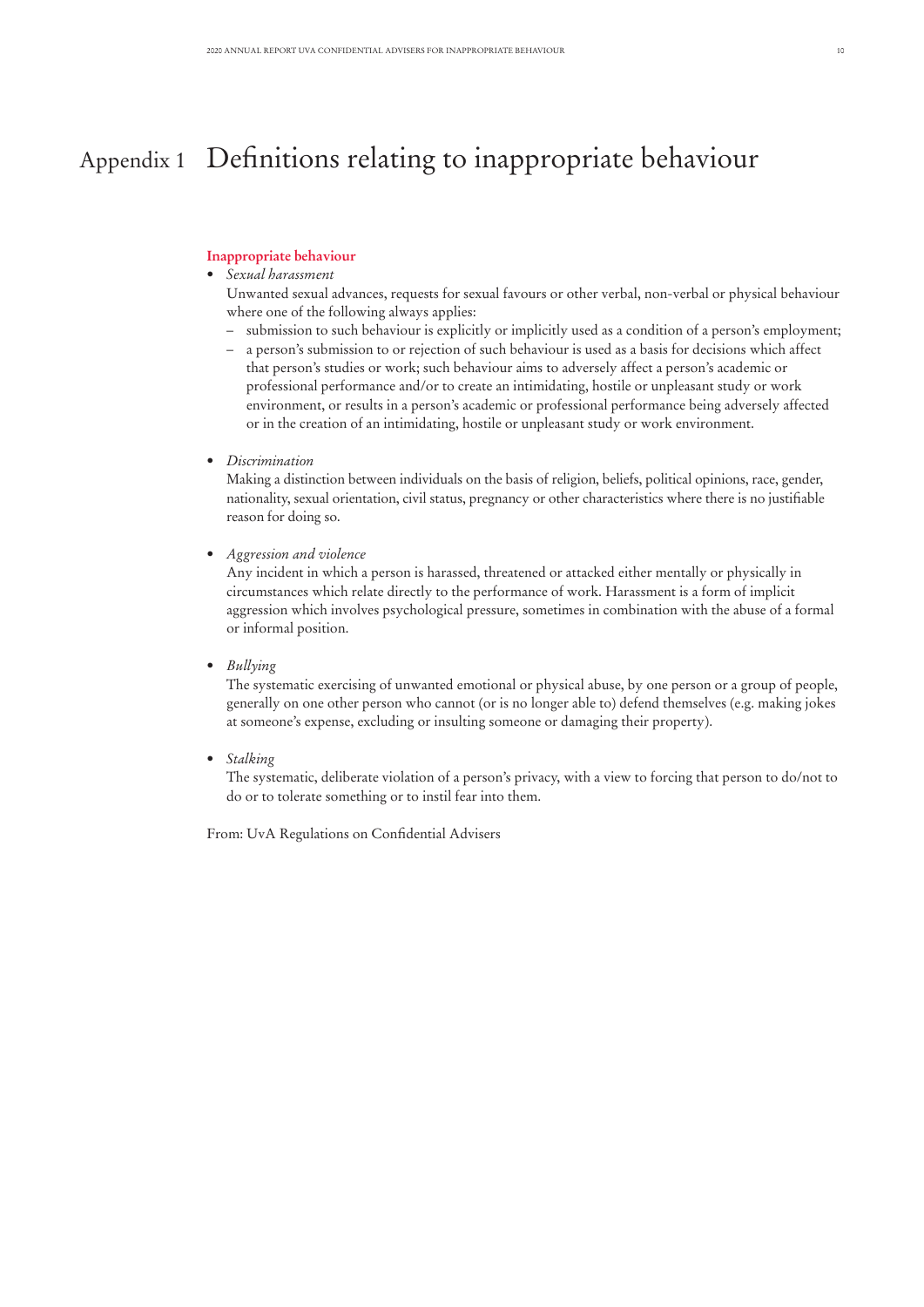### Appendix 2 Employee Monitors 2017-2021 and student social safety survey 2019-2020

#### **Employee Monitor**

The two-yearly Employee Monitor was sent out to UvA employees in May 2021. The table below is based on the 2017, 2019 and 2021 employee monitors and provides an overview of the percentage of employees who say that they have experienced various types of inappropriate behaviour. It is important to note here that, generally speaking, people don't seek help from a confidential adviser for behaviour such as gossiping, theft and vandalism.

#### *Table 5 Social safety Employee Monitor 2017-2021*

| Employee monitor 2017 |                | Employee monitor 2019 | Employee monitor 2021 |
|-----------------------|----------------|-----------------------|-----------------------|
|                       | $(N = 2,673)$  | $(N = 3,001)$         | $(N = 2,360)$         |
|                       | $\%$           | $\%$                  | $\%$                  |
| Gossiping             | 17             | 16                    | 10                    |
| Bullying              |                |                       | 6                     |
| Aggression (verbal)   | 9              | 10                    | 9                     |
| Physical violence     | Ω              | 0.3                   | 0.2                   |
| Sexual harassment     | 0.9            | 1.4                   | 0.9                   |
| Discrimination        | 5              | 5                     | 5                     |
| Theft/vandalism       | $\overline{2}$ | $\overline{2}$        | 0.5                   |
| Stalking              | 0.5            | 0.5                   | 0.6                   |
| Other                 | $\overline{4}$ | 4                     | 5                     |

In the 2021 employee monitor, 83% of respondents said that they had not experienced inappropriate behaviour. In 2019, this percentage was 78%.

As in 2019, the 2021 monitor indicates that 64% of employees believe that inappropriate behaviour can be discussed openly, while 10% (2019: 11%) said that they did not believe this to be the case. 26% of respondents (2019: 25%) said they didn't know whether inappropriate behaviour could be discussed openly.

Of the employees who said in the 2021 monitor that they had experienced one or more types of inappropriate behaviour, 33% (2019: 38%) reported it to their manager, to a confidential adviser or to the ombudsman. Of these employees, 33% (2019: 28%) said that sometimes they did and sometimes they didn't report instances of inappropriate behaviour and, as in 2019, 34% said they did not report instances of inappropriate behaviour. The main reason for not reporting an incident is a lack of confidence in follow-up (49%). 41% of respondents said that the incident was not sufficiently serious to report and 36% were afraid of repercussions.

#### **Student social safety survey**

In the second half of June 2020 a survey was sent out to a sample of 8,312 UvA students. The monitor documented which types of inappropriate behaviour students had experienced at the UvA over the past academic year. The response rate was 12.7% (1,055 students). The circumstances in which this second measurement took place differ in two important respects from the first measurement in 2019:

• Due to the coronavirus pandemic, students spent far less time at the UvA. From the end of Block 4 (13 March) there was no on-campus teaching. Although the monitor defines "inappropriate behaviour at the UvA" as "inappropriate behaviour at the university, including in the context of your student accommodation, student association or study association", given the coronavirus restrictions, it is likely that certain types of inappropriate behaviour will be less common.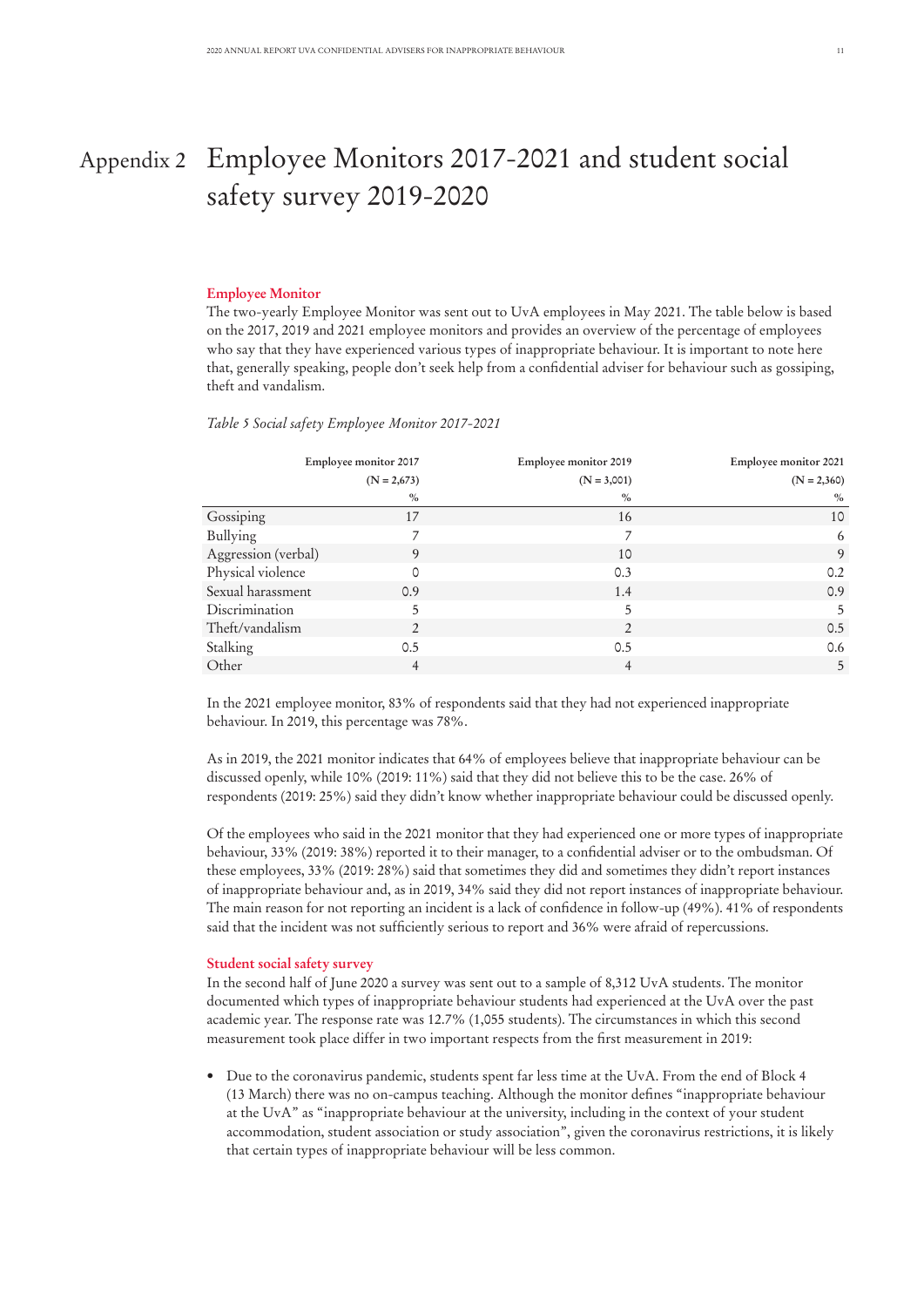• Shortly before the invitations to take part in the survey were sent out, the newspaper NRC Handelsblad published an article on inappropriate behaviour by a lecturer in the Faculty of Humanities. It is likely therefore that the subject matter of this survey was more top-of-mind than it was at the time of the previous measurement. It is difficult to estimate what impact this has on the results of this survey.

In order to obtain a clear picture of the UvA as a whole, the results for over- or under-represented characteristics were weighted to the total student population. For the characteristics of faculty, gender and origin, a weighting factor was determined on the basis of the deviation of the response from the population. Consequently, the answers of some respondents are weighted more or less heavily for the statistics that relate to the UvA as a whole.

The table below provides an overview of the percentage of students who say that they have experienced various types of inappropriate behaviour. Here too it is important to note that people generally don't seek help from a confidential adviser for behaviour such as gossiping, theft and vandalism.

#### *Table 6 Student social safety survey 2019-2020*

|                                             | Student survey 2019 | Student survey 2020 |
|---------------------------------------------|---------------------|---------------------|
|                                             | $(N = 634)$         | $(N = 1,055)$       |
|                                             | $\%$                | $\%$                |
| Bullying                                    | 5.4                 | 8.0                 |
| Aggression (verbal)                         | 4.0                 | 5.7                 |
| Physical violence                           | 1.3                 | 0.5                 |
| Sexual harassment                           | 3.7                 | 3.9                 |
| Discrimination                              | 6.5                 | 7.5                 |
| Stalking                                    | 0.9                 | 0.7                 |
| Gossiping                                   | 16.1                | 18.7                |
| Theft/vandalism                             | 3.8                 | $2.2^{\circ}$       |
| Other                                       | 1.7                 | 2.0                 |
| Not experienced any inappropriate behaviour | 73.7                | 71.5                |

Compared with the previous year, there has been a decrease in inappropriate behaviour in physical proximity (e.g. physical violence, stalking). There was an increase in inappropriate behaviour which can also take place online (e.g. bullying, verbal aggression and discrimination). 71.5% of all the respondents in the survey said that they had not experienced any inappropriate behaviour. This means that 29.5% of respondents said that they had experienced one or more types of inappropriate behaviour. Roughly 22.1% of the respondents who had experienced inappropriate behaviour had experienced such behaviour more than a year ago.

There are differences between groups of students. Women, for example, experience inappropriate behaviour more often than men and reported more instances of sexual harassment in the survey. In addition, international students experience more inappropriate behaviour than Dutch students. Moreover, within the group of non-EEA students, there are major differences according to region, with students from Asia in particular experiencing relatively more discrimination.

Of the respondents who experienced at least one type of inappropriate behaviour, 3.2% said that they had reported it. The survey did not ask to whom they had reported the behaviour. Consequently, the numbers from this survey relate both to official complaints and to reports made to study advisers and confidential advisers, for example. The extent to which behaviour is reported depends on the type of inappropriate behaviour experienced and who it was perpetrated by. Physical violence was the most reported, followed by theft. The difference in cases reported between verbal aggression/harassment sexual harassment is significant. Sexual harassment is reported almost half as often.